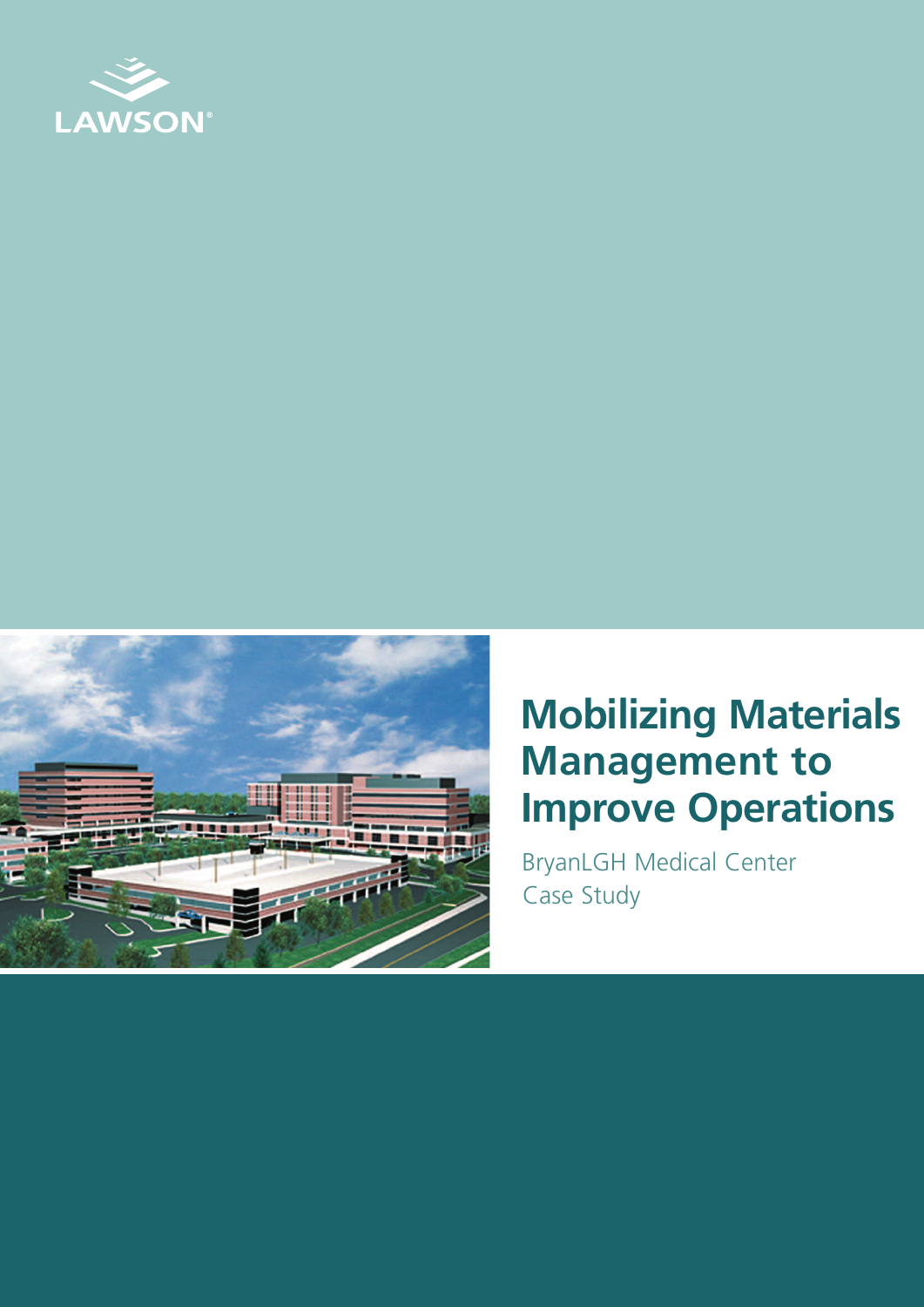## **Reducing Costs and Improving Operational Efficiency Through Mobile Supply Chain Management**



#### **PROVIDER PROFILE**

BryanLGH Medical Center is a not-for-profit healthcare provider based in Lincoln, Neb. The locally owned organization is a two-campus facility that operates two acute-care hospitals, several outpatient clinics and provides mobile diagnostic treatment and services to residents throughout the region. BryanLGH has 649 licensed beds and 3,800 employees, making it the largest private employer in Lincoln. Its national award-winning care includes cardiology, orthopedics, trauma, neurology/neurosurgery, mental health, women's health and oncology.

#### **CHALLENGES AND OPPORTUNITIES**

Materials Management IT budgets often lag behind other departments in healthcare organizations. This budget allocation pattern intensifies the challenges materials managers face with new technology implementations and underserves a key area from which to drive business process improvements. For example, materials management departments using mobile technologies can yield time and cost savings that directly improve operating performance. Many healthcare organizations are turning to wireless applications to drive the process improvements needed to support increased service demand while controlling costs.

#### *Expansion Plans Require Greater Efficiency*

BryanLGH decided to apply wireless technologies within materials management in late 2003 as it began several building projects and needed to support more service departments and patients while minimizing inventory costs. With Lawson® business applications in place since June 1999, BryanLGH had already automated many of its core financial, HR and supply chain functions. It also had established par areas to manage inventory on patient floors at its East site during the mid-1970s. Supplies were originally distributed from a central supply storeroom. A merger occurred in 1998, and similar supply practices were then needed on the new West site. Because of space issues and greater demand for product support, a centralized warehouse was established along with two smaller onsite storerooms — one per hospital — that served as staging areas and provided specialized supply items to each site.

Before April 2004, BryanLGH used older technology to count par areas, including an application called Handheld Device Integrator and Symbol® handhelds. The eight-year old devices had started to require repairs and lacked barcode-scanning capabilities. "Staff had to cradle the devices to upload par data into our supply chain management system, which sent replenishment information to the central warehouse," explains Jan Matzen, BryanLGH materials management information system liaison. "This created delays of up to five minutes per data 'send' as staff waited to confirm transmission."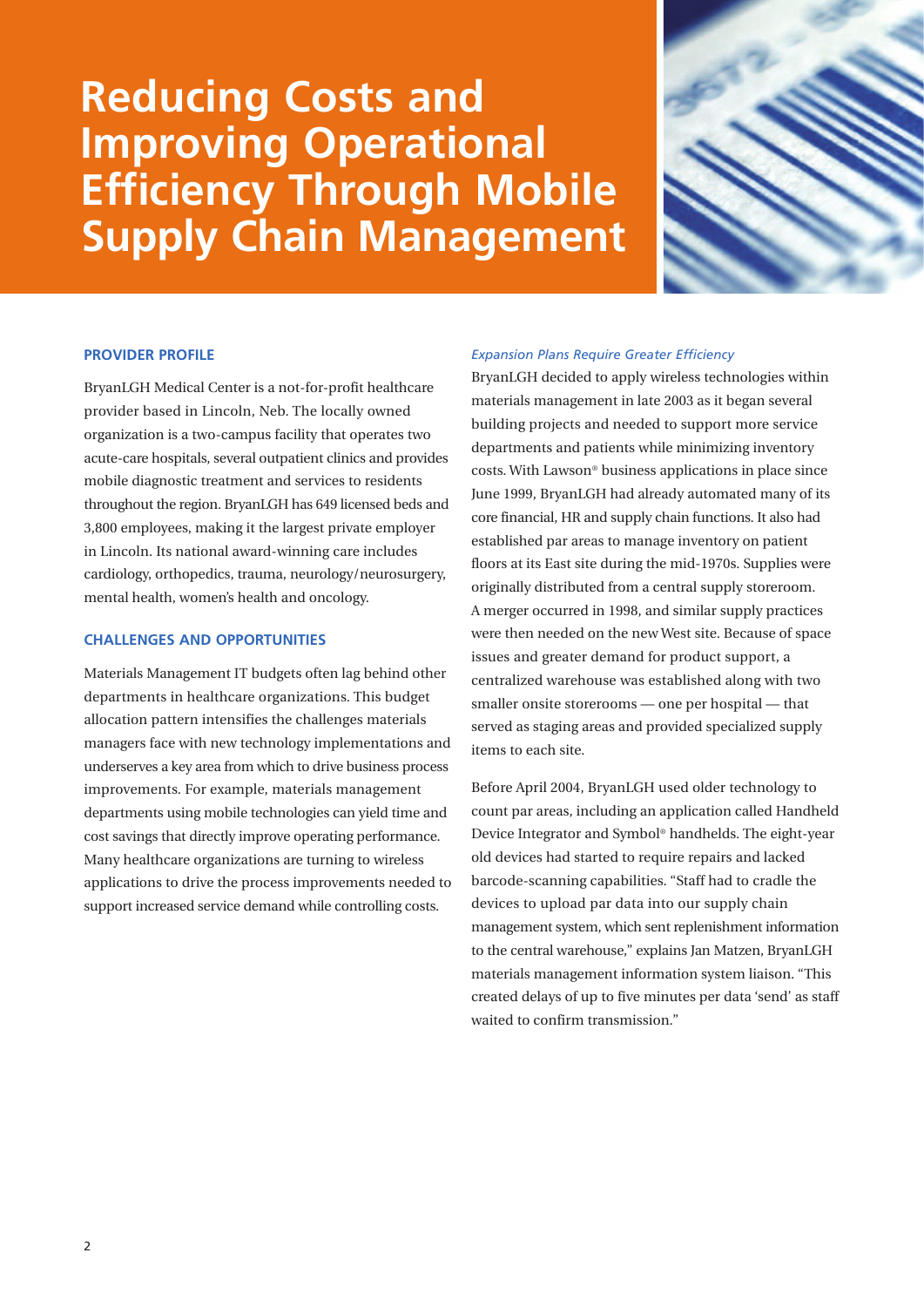BryanLGH also lacked automated cycle-counting functionality to support its inventory counts that occurred several times per year. This made its annual physical inventory a time-consuming manual process. "We closed our central warehouse and onsite storerooms for one day each year and had up to 25 staff members in the large storeroom, conducting physical inventory using paper count sheets," explains Matzen. "Lost count sheets and errors associated with manual data entry meant less than optimal inventory and service levels."

BryanLGH wanted to replace its aging handhelds and boost employee productivity through more efficient business processes. It also wanted to gain more accurate and timely inventory tracking capabilities to ensure correct supplies are available when and where they are needed. When BryanLGH started to implement an enterprise-wide wireless network in March 2004 to support clinical laptops and a VOIP network, it saw an opportunity to capitalize on this wireless platform to achieve its materials management goals.

#### *Phased Implementation Eases Transition*

In early 2004, Matzen, along with the BryanLGH distribution manager and senior programmer/analyst, began considering technology options. Because they wanted the new mobile technologies to easily work with the BryanLGH ERP system, they approached Lawson®. After conducting two product demonstrations with day-shift supervisors and supply technicians, they chose to implement Lawson Par and Cycle Counting and replace their existing handhelds with smaller, more ergonomic Symbol devices and a small number of Dolphin devices. This strategy enabled BryanLGH to link the software and handhelds with its existing supply chain management applications and provide new functionality, including cycle counting, scanning and barcoding. It also supported the BryanLGH strategy of proactively seeking a true partnership with its business applications vendor. "We wanted to extend our supply chain management in a way that maximized our existing Lawson investment," says Senior Programmer/Analyst James Healey. "The Lawson team was very receptive to our ideas and made a huge effort to ensure that our business needs were met."

# MEDICAL CENTER

#### **Realized Value Proof Points**

- 
- 
- 
- hours with 25 employees to 10 hours with

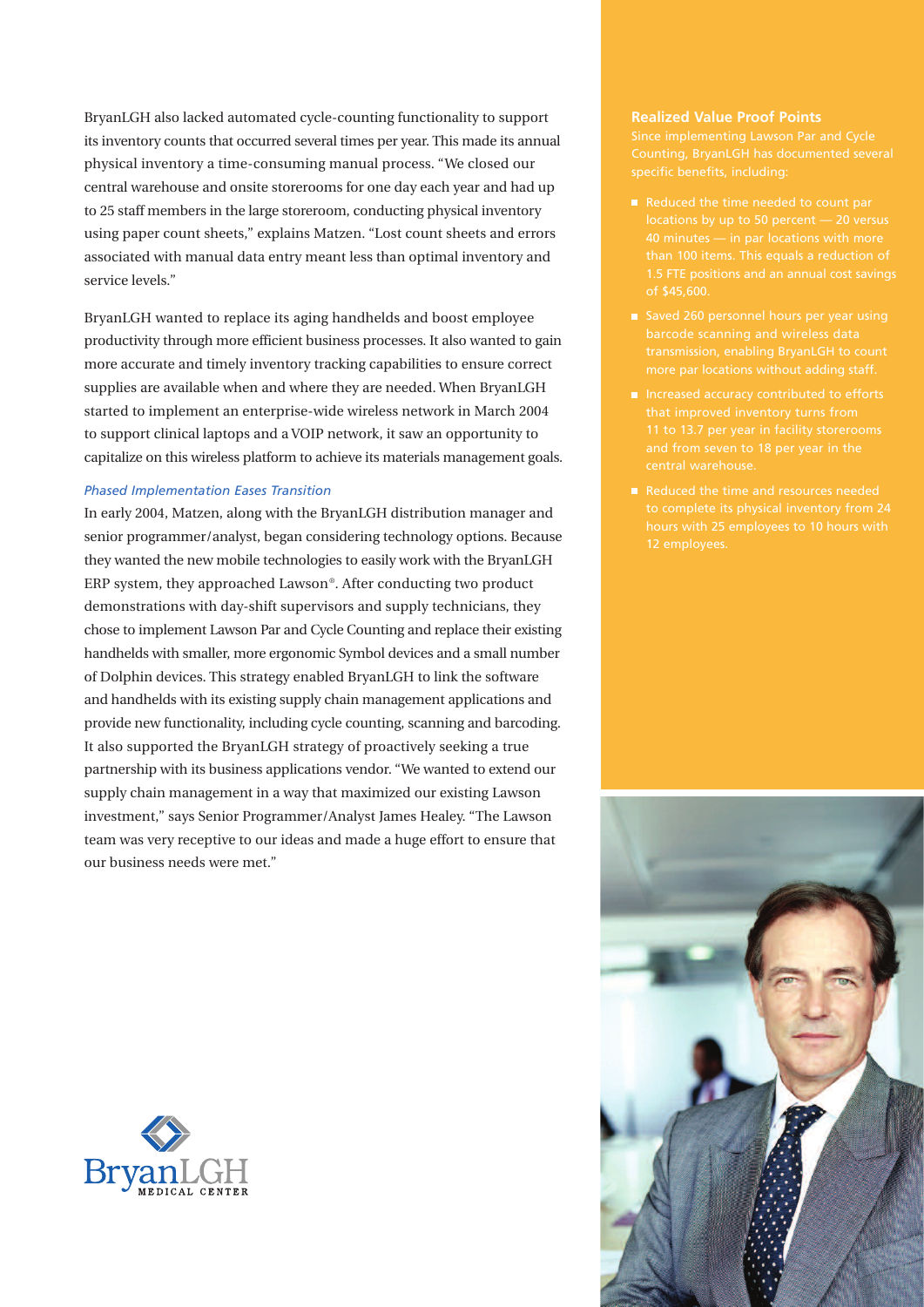BryanLGH took a phased implementation approach based on the status of its wireless network rollout, initial project budget, and employee training needs. The wireless network was first installed in one floor of the East campus, which dictated the number and location of the par locations initially counted via the mobile application. BryanLGH began as a beta site on April 6, 2004, and completed the initial East campus installation in less than two days. BryanLGH rolled out the application to the remaining 105 East par areas in January 2005 and completed phase one in March 2005. Phase two, which involved 59 par areas on the West campus, was completed in April 2005 and the organization conducted its first physical inventory utilizing Lawson® Par and Cycle Counting.

Training employees on the new streamlined, wireless processes was an important step in the system rollout, which BryanLGH was careful not to underestimate. "While employees' initial reaction to the new software and hardware was very positive, it meant they had to change the way they worked," says Healey. For example, employees now had to download count sheets to their handhelds versus printing them. BryanLGH trained the strongest users first, who then became "super users" that led by example to secure end user buy-in. "Once materials staff realized how easy the software was to use and that they no longer had to wait in line to cradle handhelds, they were advocates," explains Healey.

Throughout its phased rollout, BryanLGH used its legacy application and handhelds alongside the new software and hardware. This simplified the transition by allowing BryanLGH to continue to track and manage all par areas within its ERP system no matter how staff counted them. "This strategy also helped us verify procedures and ensure success by conducting trials and testing of the new software and wireless network before transitioning off our legacy application," adds Matzen.

#### **REALIZED VALUE, SUPPORTED BY LAWSON**

BryanLGH now counts 254 of its 412 par locations via Lawson Par and Cycle Counting, adding new areas as construction continues. (158 are not counted using the mobile application since they are small areas primarily used for forms.) The 254 counted areas include 20,142 lines of individual supplies. Because staff count these areas a varying number of times per week — some twice a week and others daily — BryanLGH now counts 1,310 par locations and 109,479 lines per week using the mobile application. These counts generate 100 to 165 requisitions a day. By providing barcode scanning capabilities, enhanced workflows and wireless data transfer, Lawson Par and Cycle Counting has helped BryanLGH maintain stock more accurately and efficiently than ever before. The result: optimized inventory levels, reduced supply costs and improved service to clinicians and patients.

Specific time and cost savings include:

**Increased staff productivity.** Employees spend up to 50 percent less time counting each par location — 20 versus 40 minutes — in locations with more than 100 items. This enabled BryanLGH to reduce 1.5 FTE positions for an annual cost savings of \$45,600. "This is a sustainable time savings that has also freed up supervisors' time to do more auditing tasks," notes Matzen. And, employees no longer cradle handhelds, but instead send par data using the application's wireless functionality. This "update-as-you-go" capability saves 260 staff hours per year, which allows BryanLGH to manage par locations in newly built service areas and private rooms without adding staff.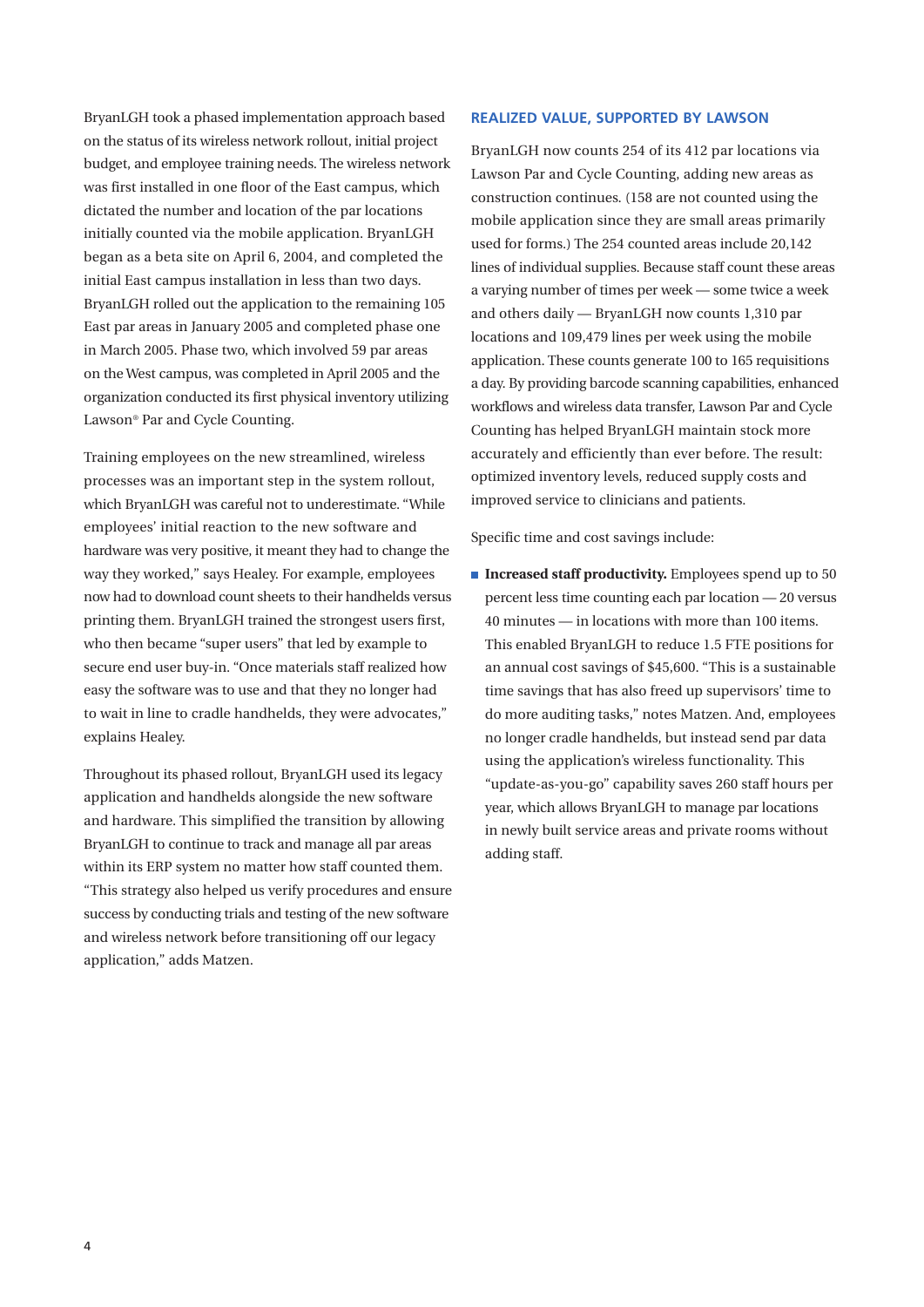■ **Faster physical inventory.** BryanLGH cut the time needed to complete its physical inventory from 24 hours to 10 hours. Previously, it took up to 25 staff members three eight-hour days to perform physical inventory. Twenty-five employees completed paper count sheets while three supervisors manually entered the data into the supply chain management system. This year, physical inventory at the central warehouse and facility storerooms was completed in 10 hours with only 12 employees. Employee teams started in all three locations simultaneously then helped other teams after completing their initial location. "The automated scanning, counting, and wireless uploads allowed us to enter counts on the handhelds versus entering them manually," says Matzen. "This eliminated the data entry step and most errors."

"Lawson Par and Cycle Counting greatly contributes to our improved supply chain management."

**Jan Matzen** Materials Management Information System Liaison, BryanLGH

■ **Accelerated picking.** The mobile application drives faster picking by automatically transmitting replenishment orders to the appropriate site. While BryanLGH schedules picking every hour, staff can now pick on demand. Employees still pick the same number of items, but pick information reaches the central warehouse or campus storerooms faster. As patient volume grows, BryanLGH anticipates this automatic transmission will enable staff to pick more items faster by grouping multiple "pick orders" into one trip through the warehouse.

#### **Physical Inventory Time and Labor**



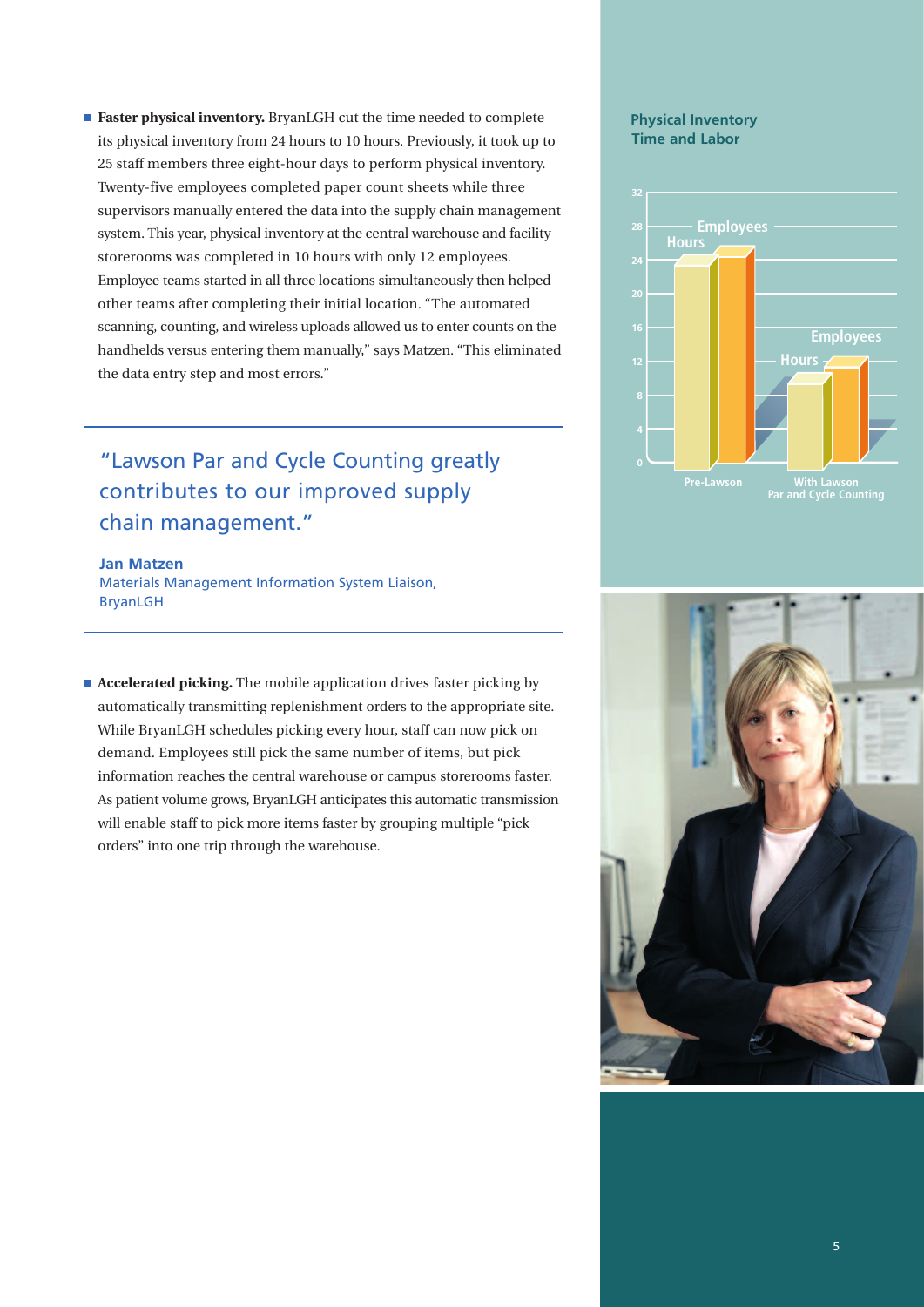

- **Reduced hardware costs.** BryanLGH now has 24 wireless handheld devices — four Dolphin and 20 Symbol — of which 16 are allocated for par and cycle counting and eight for future warehouse uses. "We no longer need dedicated handhelds for specific areas or users because staff can share them facility-wide," explains Healey.
- Increased accuracy. More accurate par data was one contributing factor in helping BryanLGH improve inventory turns from 11 to 13.7 times a year in its campus storerooms and from seven to 18 times a year in the central warehouse.

### "We view Lawson as a key partner in our efforts to improve our overall operations."

**Rich Marreel** Chief Information Officer, BryanLGH

- **Faster data access and error resolution.** Users verify par uploads by accessing the application online, making errors easier to address because staff no longer need to sort through mountains of paper. "If there is a problem with an item on a par cart and a user can't create a requisition, we can quickly find that count sheet online, identify the error and make corrections," explains Matzen.
- **Improved staff management.** The mobile application helps supervisors better track individual productivity. "We can now see what time staff count carts and how long it's taking." Supervisors use this information for scheduling purposes and employee evaluations.

"Lawson® Par and Cycle Counting greatly contributes to our improved supply chain management," says Matzen. "We can now more accurately maintain inventory information and analyze that data to identify purchasing trends." This enables managers to increase attention to purchasing on contract and consolidating purchases for volume discounts.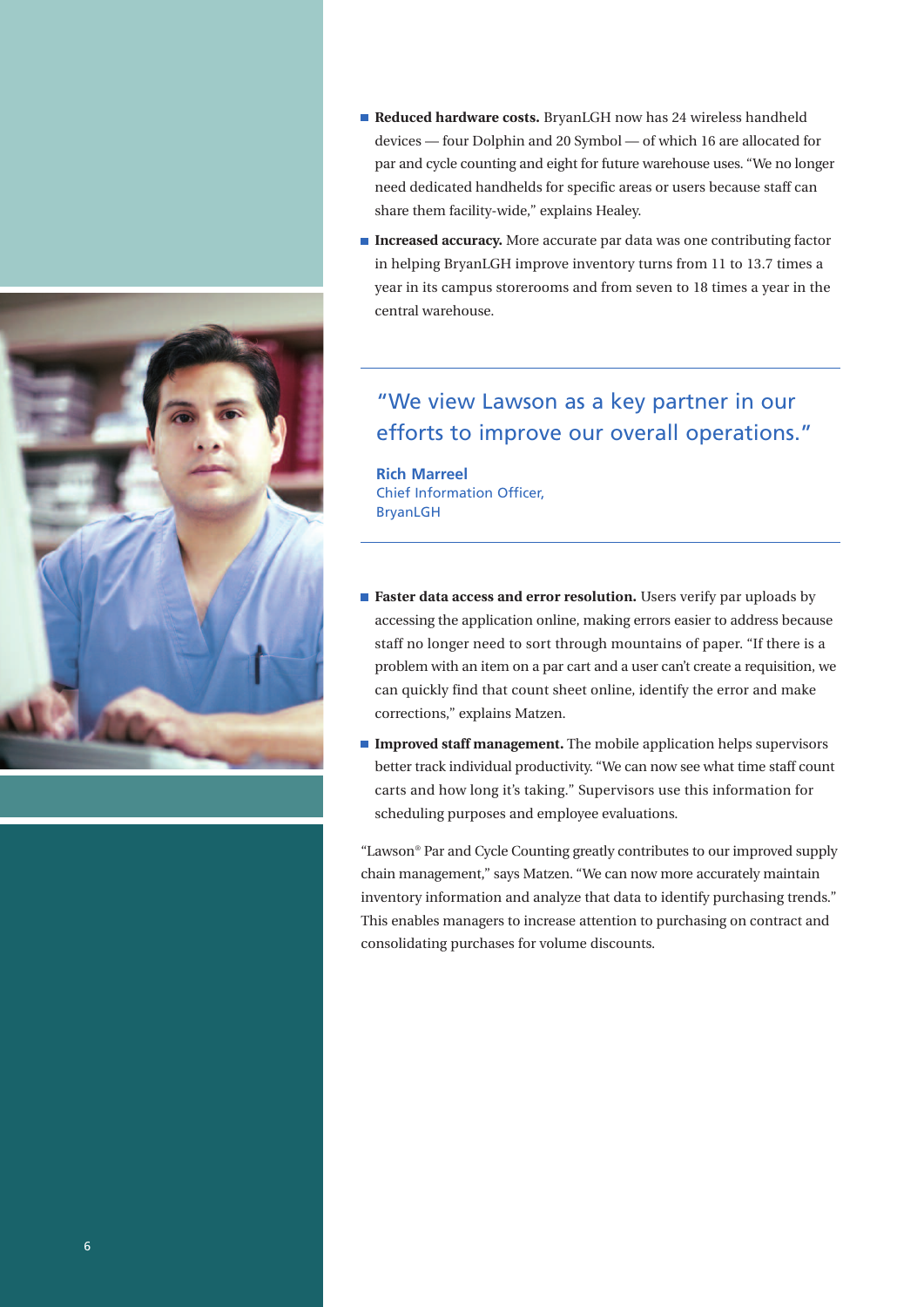## **Wireless Application, Handhelds Support Cost-Effective Growth**



#### **MOBILE STRATEGY GOING FORWARD**

BryanLGH continually seeks ways to use wireless technology as the foundation for business process improvements that ultimately impact patient care. For example, BryanLGH is reconfiguring workflows to reallocate employees' "found" time and has begun using par data reports to analyze item usage trends and prevent wasted or expired items.

In 2006, the provider plans to extend its mobile strategy by upgrading its Lawson® applications and replacing its physical inventory with true cycle counts three times a year. "Proactive maintenance of par levels is critical to assure external auditors we have accurate inventory data," explains Matzen. BryanLGH also plans to roll out the "pick for par" feature — allowing staff to pick supplies from smaller distribution areas versus waiting for warehouse shipments. Finally, BryanLGH will implement Lawson Receiving and Delivery to drive additional process improvements within its central warehouse.

"We view Lawson as a key partner in our efforts to improve our overall operations," says BryanLGH Chief Information Officer, Rich Marreel. "We want to take advantage of our Lawson products as much as possible while working with Lawson to provide guidance that will improve future product development."

"The willingness of Lawson to listen to our needs and remain invested in our project goals after implementation has made our partnership successful."

**James Healey** Senior Programmer/Analyst BryanLGH

"We're invested in Lawson so we want to deepen our relationship to improve long-term ROI from both the ERP and mobile applications," adds Healey. "The willingness of Lawson to listen to our needs and remain invested in our project goals after implementation has made our partnership successful."